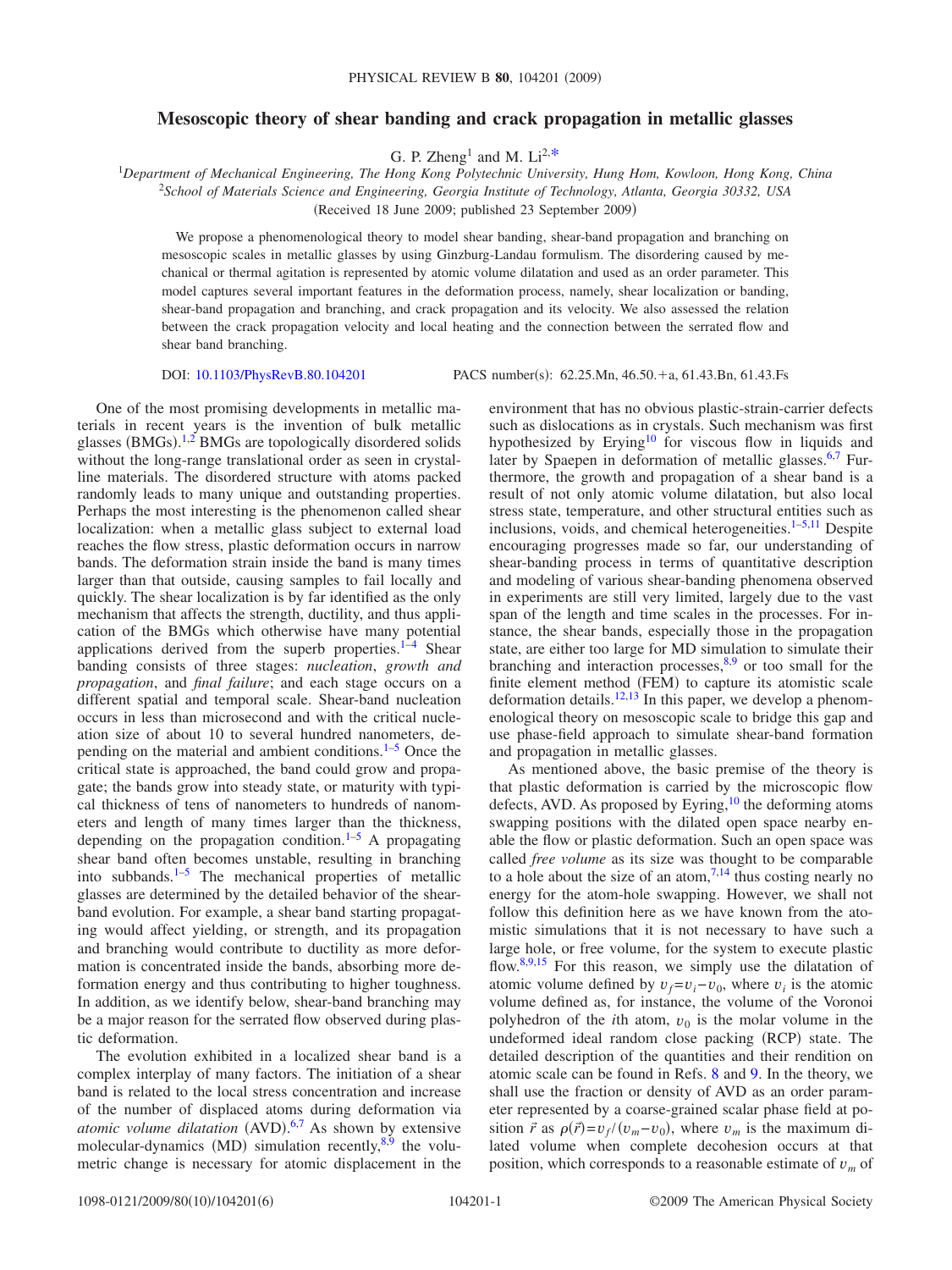a few atomic spacing. We should mention in passing that the reference state defined above does not affect the results for deformation as long as we can define such a state consistently. Based on the nature of AVD defects and the characteristics of plastic deformation of glassy alloy, clearly, the order parameter defined this way is not conserved while the mass is, which is very different from the deformation in crystalline materials where volumetric change is negligible. The dilatation can be thermally or mechanically activated. As shown in both experiment<sup>1-5</sup> and atomistic simulations,  $8,9$  $8,9$  at temperature well below the glass transition temperature  $T_g$ and under the applied stress  $\sigma \ll \sigma_f$ , where  $\sigma_f$  is the flow stress, the amorphous solid acts like an elastic medium with few sites with large AVD activated. As  $\sigma$  approaches  $\sigma_f$ , the AVD sites can be activated by applied stress,  $7,15$  $7,15$  or by local heating $3,16$  $3,16$  due to excessive plastic deformation. When the accumulation of these activated AVD sites reaches a critical value, shear bands are observed to form.<sup>6[,7,](#page-5-6)[17](#page-5-17)</sup> Further growth of the AVD defects could lead to fracture.

Based on these phenomenological accounts for the deformation and fracture characteristics of metallic glasses from atomic scales, known also experimentally on continuum level, we could write the free-energy density of the system as a function of the AVD through a Ginzburg-Landau formulism  $as^{18}$ 

$$
f_{\rho} = \frac{a}{2}\rho^2 + \frac{b}{3}\rho^3 + \frac{c}{4}\rho^4 + \cdots,\tag{1}
$$

<span id="page-1-0"></span>where *a*, *b*, and *c* are the Landau coefficients depending on temperature, strain, chemical composition, or other state variables. We should make a note that the use of a single scalar quantity  $\rho$  as a "state variable" to describe the deformation process in metallic glasses is tantamount to assuming that it encapsulates the changes from other quantities such as local atomic packing, chemical composition, and short- and medium-range topological order, and so on. In fact, the atomistic simulation did provide some direct support for this assumption. $8.9$  $8.9$  Incidentally, one could include these quantities explicitly in a statistical physics model such as ours. But it would be much complicated, if not impossible, to monitor the evolution of the state of the system in a simple and transparent way, especially in the disordered systems such as metallic glasses. For these considerations, we shall use the AVD, a scalar quantity for the time being. Specifically, the selection of the expression of Eq.  $(1)$  $(1)$  $(1)$  is based on the following reasoning: (1) when  $\rho(\vec{r}) \rightarrow 0$ ,  $f_{\rho} = 0$ , where the system remains in an undeformed, ideal RCP state. (2) The presence of certain degree of disorder from the reference state gives rise to the increase in free energy at the state represented by  $\rho(\vec{r}) \neq 0$ . The cubic term indicates such a state while a negative value for  $\rho(\vec{r})$  is not realistic. Therefore, each different  $\rho(\vec{r})$  represents a state in the free-energy landscape, which naturally includes an infinite number of these states with different  $\rho(\vec{r})$  in the metastable glassy system under deformation. (3) Fracture occurs when  $\rho(\vec{r}) \rightarrow 1$ .

In addition, in a deforming continuum media, there is also the strain energy associated with long-range elastic field originated from the external applied load and the defects, i.e.,

<span id="page-1-3"></span>AVD, produced during deformation process. We can write the strain energy of an isotropic medium as

$$
e[\varepsilon] = \frac{1}{2} C_{ijkl} \varepsilon_{kl} \varepsilon_{ij},
$$
 (2)

where  $\varepsilon_{ij}$  is the strain tensor defined by the displacement field **u** through the relation  $\varepsilon_{ij} = (\partial u_j / \partial x_i + \partial u_i / \partial x_j) / 2$  with  $i$ ,  $j = 1, 2, 3$ ;  $C_{ijkl} = \mu(\delta_{ik}\delta_{jl} + \delta_{il}\delta_{jk}) + \lambda \delta_{ik}\delta_{jl}$  is the elastic constants;  $\mu$  is the shear modulus and  $\lambda$  is Lamé coefficient related to the bulk modulus B by  $B = \lambda + 2\mu/3$ . Therefore, for a metallic glass subject to external loading, the total freeenergy density can be written as

<span id="page-1-1"></span>
$$
f(\rho, \varepsilon_{ij}) = e[\varepsilon_{ij}] + f_{\rho} = e[\varepsilon_{ij}] + \frac{a}{2}\rho^2 + \frac{b}{3}\rho^3 + \frac{c}{4}\rho^4 + O(\rho^5). \quad (3)
$$

Equation  $(3)$  $(3)$  $(3)$  is a general expression for the free energy contributed from the primary order parameter,  $\rho$ , and a secondary order parameter  $\varepsilon_{ij}$ . As we mentioned, physically we would expect to see the interaction between the two as the AVD is influenced by deformation, and vise versa. Since the free energy  $f(\rho, \varepsilon_{ij})$  on the left-hand side of Eq. ([3](#page-1-1)) is a scalar, we can only allow the interaction energy, to the few lower order terms in terms of  $\rho$  and  $\varepsilon_{ij}$ . Such approach, as done routinely in Landau theory, can be recovered by using a perturbation scheme as shown in the following: Because the magnitude of AVD is usually very small  $[0.1-1.0 \%$  (Refs. [8,](#page-5-7) [9,](#page-5-8) and [15](#page-5-14))] in the elastic region  $(\sigma < \sigma_f)$ , we can expand the coefficients of Eq. ([1](#page-1-0)) in terms of  $\Delta e = e[\varepsilon_{ij}] - e_0$  at  $\sigma$  $\sim \sigma_f$  when the sample is undergoing *plastic deformation*,

$$
a = a_0 + a_1 \Delta e + a_2 (\Delta e)^2 + \cdots,
$$
  
\n
$$
b = b_0 + b_1 \Delta e + b_2 (\Delta e)^2 + \cdots,
$$
  
\n
$$
c = c_0 + c_1 \Delta e + c_2 (\Delta e)^2 + \cdots,
$$
  
\n(4)

where  $e_0$  is the strain energy at the elastic limit.  $a_0$ ,  $b_0$  and  $c_0$ are independent of the strain. Since for most metallic glasses, the increment of the strain at the onset of plastic flow is limited, the expansion in terms of the plastic work  $\Delta e$  is justified, thus providing a coupling between AVD and strain. Assuming the leading error term of  $\Delta e \cdot \rho^4$  or  $(\Delta e)^2 \cdot \rho^2$  in Eq.  $(1)$  $(1)$  $(1)$ , the local free-energy density of a metallic glass can thus be approximated  $as<sup>19</sup>$ 

<span id="page-1-2"></span>
$$
f(\rho, \varepsilon_{ij}) = e[\varepsilon_{ij}] + \frac{a_0}{2}\rho^2 + \frac{b_0}{3}\rho^3 + \frac{c_0}{4}\rho^4 + \left(\frac{a_1}{2}\rho^2 + \frac{b_1}{3}\rho^3\right)(e[\varepsilon_{ij}] - e_0).
$$
 (5)

The coefficients  $a_0$ ,  $b_0$ , and  $c_0$  of Eq. ([5](#page-1-2)) depend on other external state variables. Therefore, Eq.  $(5)$  $(5)$  $(5)$  describes the energy landscape of a metallic glass containing AVD defects when subject to deformation. The advantage of the above approach is that we may take into account some of the plastic strains at the onset of flow in the Landau theory which otherwise would be limited to the elastic regime  $[Eq. (3)]$  $[Eq. (3)]$  $[Eq. (3)]$ . Since the dependence of AVD is explicitly specified in the above formulation, we describe the temperature dependence of the AVDs by assuming a linear relation between  $a_0$  and tempera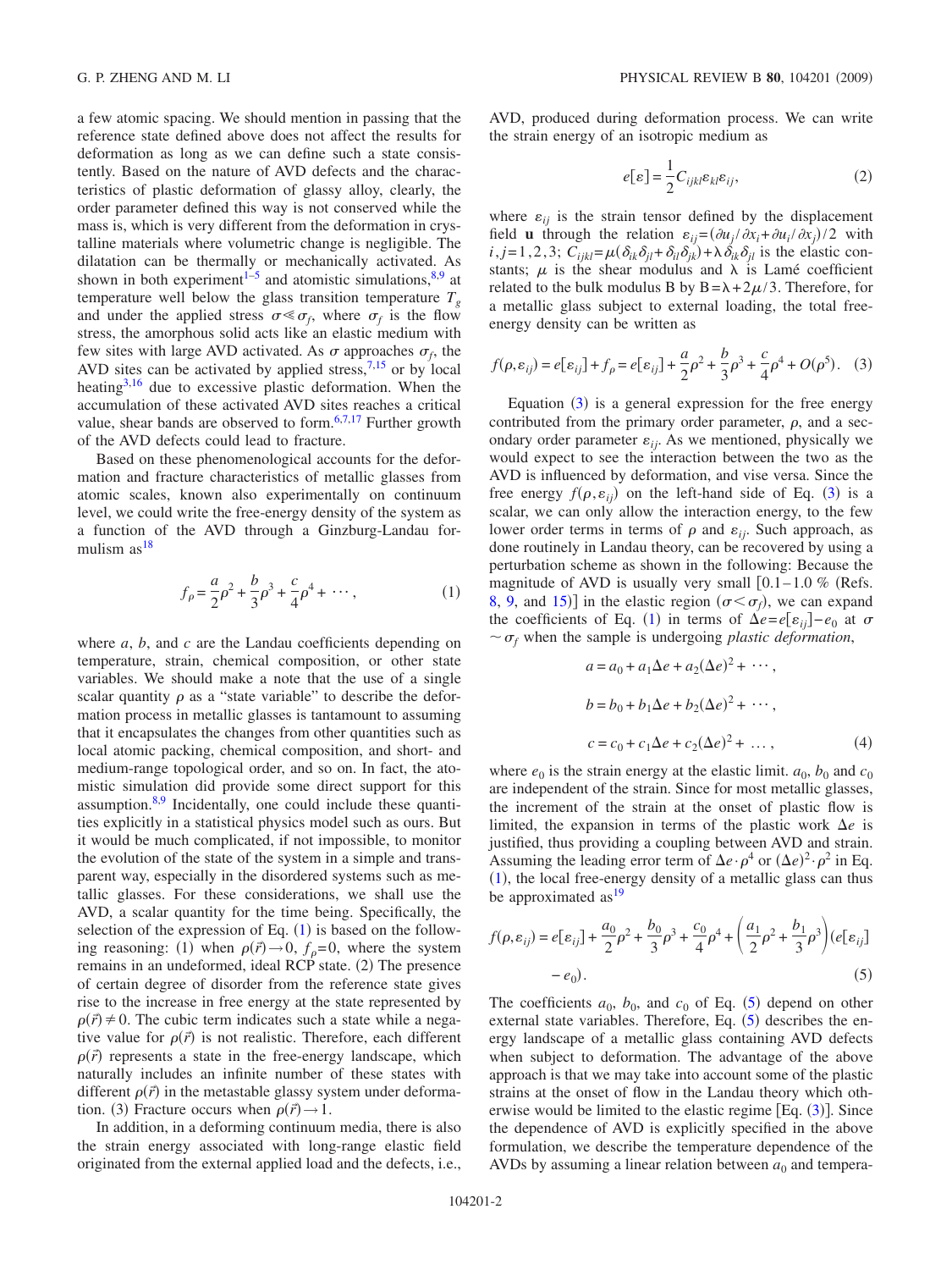ture *T*,  $a_0 = a' - b' \frac{T}{T_s}$ , where *a'* and *b'* are constants.

the AVD in the free energy,

To describe the evolution of the AVDs and thus shear band which is nothing but a spatial variation of deformation in the sample described by two variables,  $\rho$  and  $\varepsilon_{ij}$ , we also include the kinetic energy,  $K = \frac{\rho_0}{2} [\vec{u}]^2$  and the gradient term of

$$
F = \int \left\{ \frac{\rho_0}{2} [\vec{u}]^2 + f(\rho, \varepsilon_{ij}) + \frac{\kappa}{2} |\vec{\nabla}\rho|^2 \right\} dV, \tag{6}
$$

where  $\rho_0$  is the mass density of the sample. The second term in the integral is described in Eq.  $(5)$  $(5)$  $(5)$  and the third term is the gradient energy of the AVDs where  $\kappa$  represents the "interfacial" energy between the regions with different amount of deformation or AVD. When a crack appears, it becomes the surface energy, which is depicted by the Griffith model.<sup>19</sup>

From the standard protocols of the Ginzburg-Landau formulism, the equations of motions for  $\vec{u}$  and  $\rho$  are described respectively by

<span id="page-2-0"></span>
$$
\tau_{\rho} \frac{\partial \rho}{\partial t} = -\frac{\partial F}{\partial \rho} = \kappa \nabla^2 \rho - (a_0 \rho + b_0 \rho^2 + c_0 \rho^3) - \rho (a_1 + b_1 \rho)
$$
  
× $(e[e_{ij}] - e_0)$  (7a)

and

<span id="page-2-1"></span>
$$
\rho_0 \frac{\partial^2 \vec{u}}{\partial t^2} = -\nabla \cdot \left[ \frac{\delta F}{\delta \varepsilon_{ij}} \right] = \mu \nabla \cdot \left\{ \left[ 1 + \rho^2 \left( \frac{a_1}{2} + \frac{b_1}{3} \rho \right) \right] \nabla \vec{u} \right\},\tag{7b}
$$

where  $\tau_{\rho}$  is the characteristic time for AVD activation. Equations  $(2)$  $(2)$  $(2)$  and  $(7)$  $(7)$  $(7)$  govern the local strains and the evolution of AVDs generated by both the plastic and the plastic deformation in metallic glasses respectively and thus form a complete set of equations describing the dynamics of deformation and fracture. It is worth to point out that an effective shear elastic modulus obtained in Eq.  $(7b)$  $(7b)$  $(7b)$  for a locally homogeneous system, is dependent of the amount of AVD, which is inline with the observation of the softening of the elastic modulus caused by deformation found in atomistic simulation<sup>17</sup> as well as experiment.<sup>1[–5](#page-5-4)</sup> Moreover, the local heating due to the localized plastic strain can be described by the heat conduction equation,

$$
k\nabla^2 T + \beta \frac{\partial Q}{\partial t} = C_P \rho_0 \frac{\partial T}{\partial t},\tag{7c}
$$

<span id="page-2-2"></span>where  $Q = \int \sigma_{ij} d\varepsilon_{ij}$  is the total mechanical work and  $\beta$  is the coefficient representing the percentage of the conversion of mechanical work into heat, or Taylor-Quinney coefficient.  $\beta$ =1 represents the adiabatic heating whereas  $\beta$ =0 is the isothermal process.  $k$  is the thermal conductivity and  $C_p$  is the heat capacity. By solving Eq.  $(7)$  $(7)$  $(7)$ , the shear banding resulting from the evolution of mechanical deformation and AVDs can be readily obtained.

In the following, we shall present a simple case study using this theory for shear-band propagation, branching, and cracking, as we know that neither atomistic simulation nor continuum modeling could treat this case satisfactorily. $8,9,12,13$  $8,9,12,13$  $8,9,12,13$  $8,9,12,13$  The reason to choose this case first is

based on the following considerations: First, as known shear bands are often generated from cracks $1-5$  and second, it is relatively easy numerically to implement the theory and generate localized deformation from a crack. More case studies with different scenarios and loading modes will be presented elsewhere. We consider a model glass made of Vitrelloy 1  $(Zr_{41}Ti_{14}Ni_{10}Cu_{12.5}Be_{22.5})$  under a mode I cracking since the experimental measurement of various properties for this system is the most complete and available. As shown in Fig. [1](#page-3-0)(a), the system used has dimensions of  $20 \times 20 \times 2 \mu m^3$ , and a rectangular crack with dimensions of  $0.4 \times 0.05$   $\mu$ m<sup>2</sup>. The materials properties are listed as follows:<sup>20[,21](#page-5-21)</sup>  $T<sub>g</sub>=625$  K, the Young's modulus  $E=95$  GPa, Poisson's ratio  $\nu = 0.35$ ,  $\rho_0 = 6050 \text{ kg/m}^3$ ,  $k = 5 \text{ (W/m)}\text{K}^{-1}$ ,  $C_P$  $=$  475 (J/kg)K<sup>-1</sup>. The elastic strain limit under uniaxial tension is  $\varepsilon_f \sim 2\%$ . The characteristic time of AVD activation is  $\tau_{\rho}$ =0.25<sup>'</sup> ns.<sup>22</sup> The coefficients of Eq. ([7](#page-2-0)) are given by  $a_0$  $= 4(2 - T/T_g)\Delta G$ ,  $b_0 = -32\Delta G$ , and  $c_0 = 16\Delta G$ , where the AVD activation energy G is estimated as 4.6 eV at *T* = 300 K.<sup>[23](#page-5-23)</sup> We choose  $a_1$ =4 and  $b_1$ =−9 to quantitatively describe the shear softening in glassy alloy, which is consistent with experiments and MD simulation.<sup>17[,21](#page-5-21)</sup> In particular, such chosen coefficients reflect the fact that the shear modulus tends to decrease and approaches zero when  $\rho(\vec{r}) \rightarrow 1$ . We define that a shear band forms in a region where  $\rho > \rho_c$ = 0.8 (Ref. [24](#page-5-24)) and cracking or fracture occurs if  $\rho \rightarrow 1$ . The parameter  $\kappa$  in Eq. ([7](#page-2-0)) cannot be directly obtained from experiment but could be estimated from the surface energy  $\gamma$ by  $\kappa = \gamma R$ , where  $R = 0.56$   $\mu$ m is the characteristic length of the vein pattern at the fracture surface of Zr-based BMG observed in experiments. We have calculated  $\gamma$  for  $Zr_{41}Ti_{14}Ni_{10}Cu_{12.5}Be_{22.5}$  using density-functional theory<sup>25</sup> and found  $\gamma \sim 1.97 \text{ J/m}^2$ . [26](#page-5-26)

We solve the partial differential equations numerically in the model system shown in Fig.  $1(a)$  $1(a)$ . The length rescale factor  $l_r = \sqrt{\kappa/\mu e_0}$  and time rescale factor  $t_0 = l_r/\sqrt{\mu/\rho_0}$  are used to reduce Eq.  $(7)$  $(7)$  $(7)$  to dimensionless equations. Hence  $l<sub>r</sub>$ and  $t_0$  represent the characteristic length and the time scale of the system respectively. We use triangle meshes for the model system. The sizes of meshes can be as small as 2 nm near the regions of initial crack. These features are essential in the numerical simulation since Eq.  $(7)$  $(7)$  $(7)$  are typical stiff equations because of the shear localization. We made sure that the size is large enough so the simulation results are not dependent on it. Figure  $1(b)$  $1(b)$  shows the stress states near the shear band.

We first focus on shear-band initiation and propagation from the crack by neglecting the local heating  $(\beta = 0)$ . Shear band starts from the initial crack and grows into a propagating crack when the stress intensity factor  $K = \sigma \sqrt{l \pi}$  is larger than 21.03 Mpa $(m)^{1/2}$ , which has been successfully captured by our phase-filed modeling as shown in Figs.  $1(c) - 1(e)$  $1(c) - 1(e)$ . We can see that the shear band accumulated with activated AVDs is highly localized in a 50-nm-thick region. As shown in Figs.  $1(c) - 1(e)$  $1(c) - 1(e)$ , when the applied tensile stress increases, the shear band could change from a straight line to a wavy curve and finally become unstable. The instability of the shearband propagation results in branching of the shear band. The fracture toughness obtained from the simulation is  $K_{\text{IC}}$  $= 22.1$  Mpa(m)<sup>1/2</sup> at which the crack starts to propagate,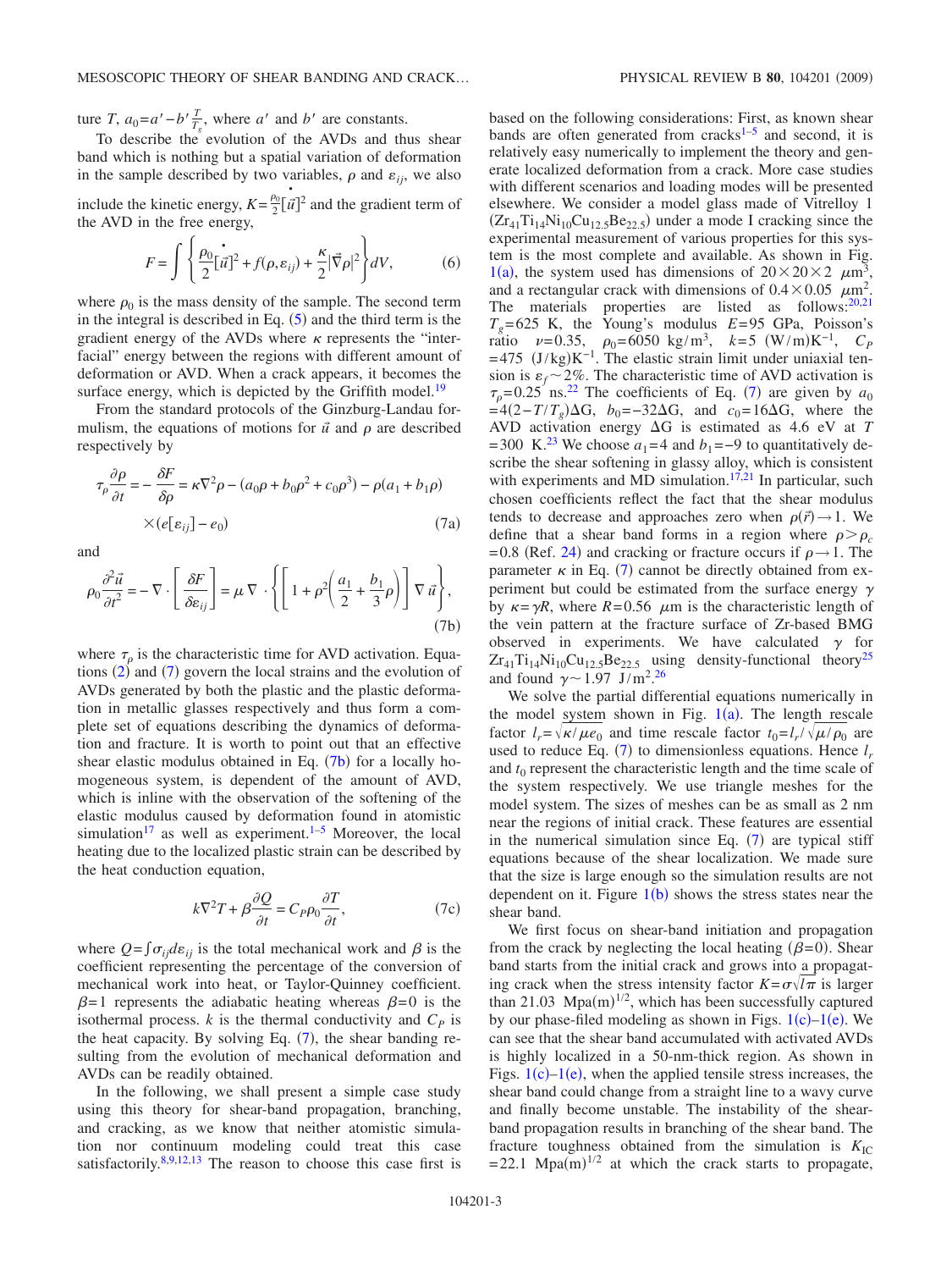<span id="page-3-0"></span>

FIG. 1. (a) The model system of a BMG plate  $(20 \times 20 \times 2 \mu m^3)$ . A uniaxial tensile stress is applied along the *y* direction. *l* =0.4  $\mu$ m is the length of initial crack. (b) Indications of stresses ( $\sigma_{xx}$ ,  $\sigma_{yy}$  and  $\sigma_{xy}$ ) around a single shear band. Both the magnitudes and directions of the stresses are shown. (c)–(e) Shear bands and crack propagations under stress intensity factors  $K=25$ , 35.4, and 100.2 MPam<sup>1/2</sup> respectively. Only a strip of the BMG plate is shown. The gray scales correspond to the values of 1– $\rho$ . The length bar represents  $2 \mu m$ .

which is consistent with experiments. In addition, under large applied load, multiband branching [Fig.  $1(e)$  $1(e)$ ] occurs in a way similar to that observed in experiments.<sup>27</sup>

Next we focus on the velocity of a propagating crack, as we observed that branching has a large effect on propagation. We found that crack propagation velocity cannot excess a critical velocity  $V_C$ , which is an indication of shear-band branching. From the simulation we see that in the sample without local heating during deformation, the shear-band branching always occurs when the crack propagation velocity reaches  $V_C = 0.63V_R$ , where  $V_R$  is the Rayleigh wave speed. Here we define the critical velocity  $V_C$  as the maximum propagation velocity of a crack tip. Shear-band branching always occurs after the velocity of crack tip reaches  $V<sub>C</sub>$ . Figure  $1(d)$  $1(d)$  shows the shear-band branching and the arrows indicate the positions where the crack velocities are  $V_C$ .

It has been long debated $^{27}$  that local heating is another important characteristic cause associated with shear banding, but at what stage and in what form heating is relevant to shear banding remains unclear. Because of the rapid advance of shear-band front and small spatial scale of a shear band, $^{28}$ temperature rise near the shear-band is difficult to measure from experiments[.29](#page-5-29) We now can use the phase-field model to check how temperature rise affects shear-band propagation by considering the conduction of heat generated from plastic work [Eq.  $(7c)$  $(7c)$  $(7c)$ ]. Figure [2](#page-4-0) shows the temperature rise near the shear band at different values of  $\beta$  for the sample under the same loading condition. We can observe not only the dramatic temperature rise if  $\beta$  is close to 1, but also that the temperature rise near a shear band significantly affects the critical velocity  $V_C$  and the shear-band branching: Shear band can easily become unstable and branching occurs since  $V<sub>C</sub>$  drops with increasing shear-band temperature. Such phenomenon is quantitatively characterized here. Figure [3](#page-4-1) shows the velocity  $V(t)$  of crack tip and the temperature at the crack tip under different applied loading stresses in the sample with  $\beta = 1$ . Again we observe that  $V_C$  is a critical velocity for shear-band branching since the crack will slow down and finally stop after the shear-band branching occurs. It is found that  $V_{\rm C}$  is insensitive to the applied stress then, so is the maximum temperature  $T_R$  at the crack tip. Interestingly, the maximum temperature  $T_R$  always occurs after the crack propagation velocity reaches  $V_C$ , suggesting the mechanism in that the local heating plays a less important role in the shear-band branching. When  $\beta$  increases from 0 to 1, the temperature rise  $\Delta T = T_{\rm R}$ -300 (K) changes from 0 K to more than 2700 K if all the plastic work is converted into heat. The relation is determined as

$$
\Delta T \sim \beta^x,\tag{8}
$$

<span id="page-3-2"></span>where  $x=0.54$  as shown in Fig. [4.](#page-4-2) By measuring the  $V_C$ associated  $\Delta T$  under different ratios  $\beta$ , the relation between  $V_{\rm C}$  and temperature rise is shown in Fig. [4,](#page-4-2) which follows the scaling relation,

$$
0.63V_{\rm R} - V_{\rm C} \propto (\Delta T)^y,\tag{9}
$$

<span id="page-3-1"></span>where  $y=1.1$ . The scaling relation indicates that the maximum velocity that a crack can achieve in Zr-based BMG is  $0.63V_R$ . However, in reality, the actual temperature rise depends on sample size, dimension, and ambient temperature, and importantly on crack opening which also conducts heat. So the crack propagation velocity should be well below  $0.63V<sub>R</sub>$  in most BMGs. Incidentally, the branching that occurs intermittently could cause the serrated flow observed widely in metallic glasses. Current understanding of the ser-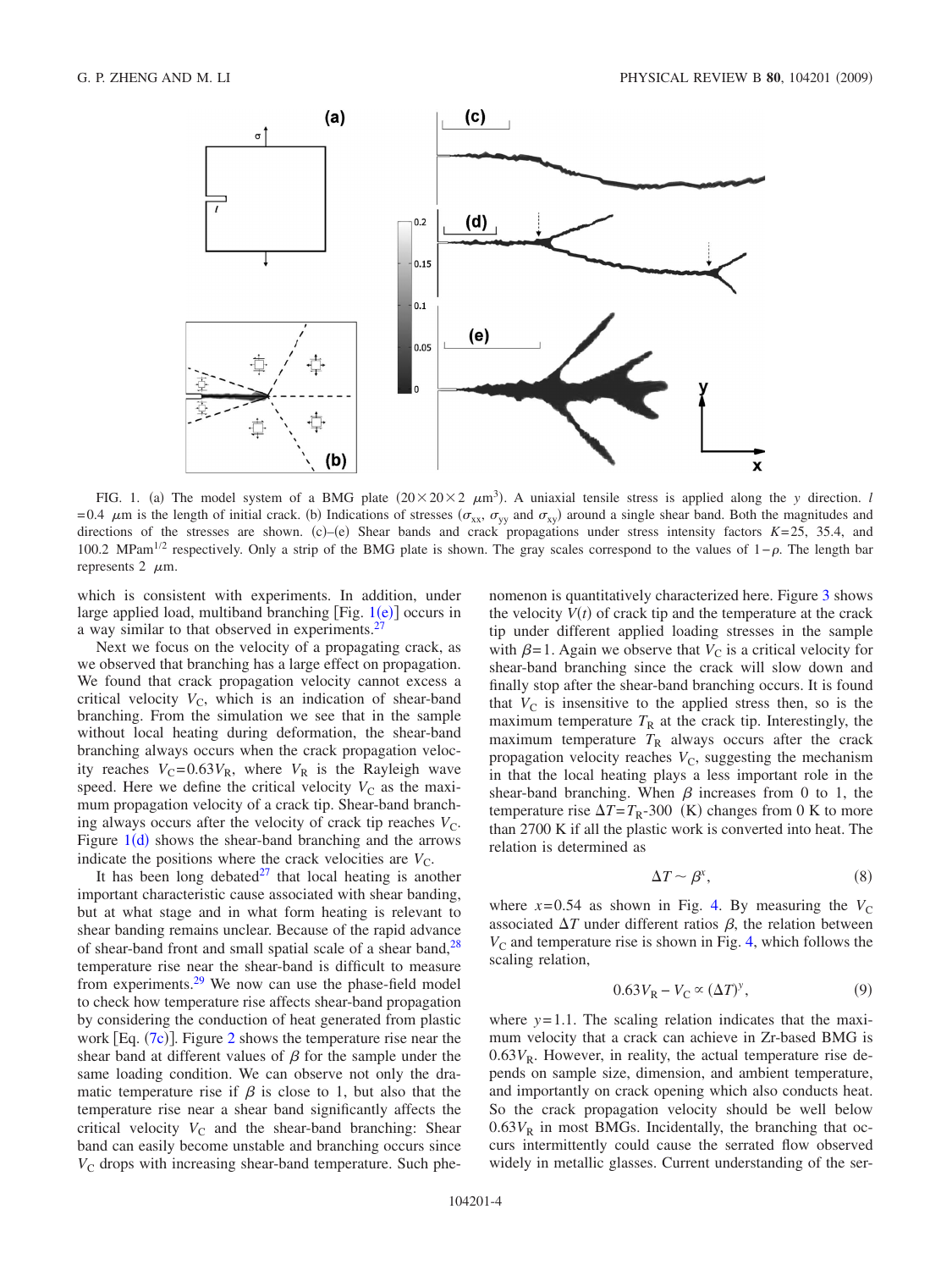<span id="page-4-0"></span>

FIG. 2. (Color online) Temperature distribution around the shear band in the BMG with various plastic work to heat conversion ratios  $\beta$  and stress intensity factors *K*. (a)  $\beta = 0.1$ . *K*  $= 27.7 \text{ MPam}^{1/2}$ . (b)  $\beta = 0.5$ . *K*= 24.3 MPam<sup>1/2</sup>. (c)  $\beta = 1$ . *K*  $= 20.1$  MPam<sup>1/2</sup>. The color bars are for the contour plots of temperatures. Shear bands are shown in gray with the same scale as that in Fig. [1.](#page-3-0)

rated flow is centered mainly on generation of new shear bands.<sup>1[–5](#page-5-4)[,30](#page-5-30)</sup> Large efforts have been made to correlate each shear band formation with a serration observed in the forcedisplacement curve (or stress-strain relation). Our results offer a more convincing explanation to the phenomenon. Branching or shear band instability during propagation makes a considerable contribution to the serrated flow since nucleating a new shear band is much more costly energetically when there is already a propagating shear band.

In summary, based on the available results from both atomistic simulation and experiment, a Ginzburg-Landau formulism is developed to describe deformation in metallic glasses, in particular shear localization. The basis of this theory is that (1) the atomic volume dilatation is a primary internal state variable that describes the state of deformation and reflects the change of local topological and chemical order and thermal mechanical property change, (2) the deformation in metallic glass is governed by the evolution of the

<span id="page-4-1"></span>

FIG. 3. (Color online) Crack propagation velocity and temperature rise of a shear band in the Zr-based BMG plate with a plastic work to heat conversion ratios  $\beta = 1$ . Upper: The time-dependent velocity  $V(t)$  of crack tip after it propagates from the initial crack. The time  $t$  in unit of  $t_0$  is measured with respected to the moment when a uniaxial tensile stress  $\sigma$  is applied. *V*(*t*) under various stress intensity factors *K* are shown. Lower: The corresponding timedependent temperatures at the shear-band tip under various *K*.

free energy consisting of the contributions from the internal variable, the atomic volume dilatation, the strain energy of the sample under deformation, and the interaction between

<span id="page-4-2"></span>

FIG. 4. (Color online) The relation between  $V_C$  and  $\Delta T$  (solid symbols) and the relation between  $\Delta T$  and  $\beta$  (open symbols) in Zr-based metallic glass plates with various plastic work to heat conversion ratios  $\beta$ . The blue dash line is the fit using Eq. ([9](#page-3-1)). The red solid line is the fit for  $\Delta T \sim \beta^x$  using Eq. ([8](#page-3-2)).